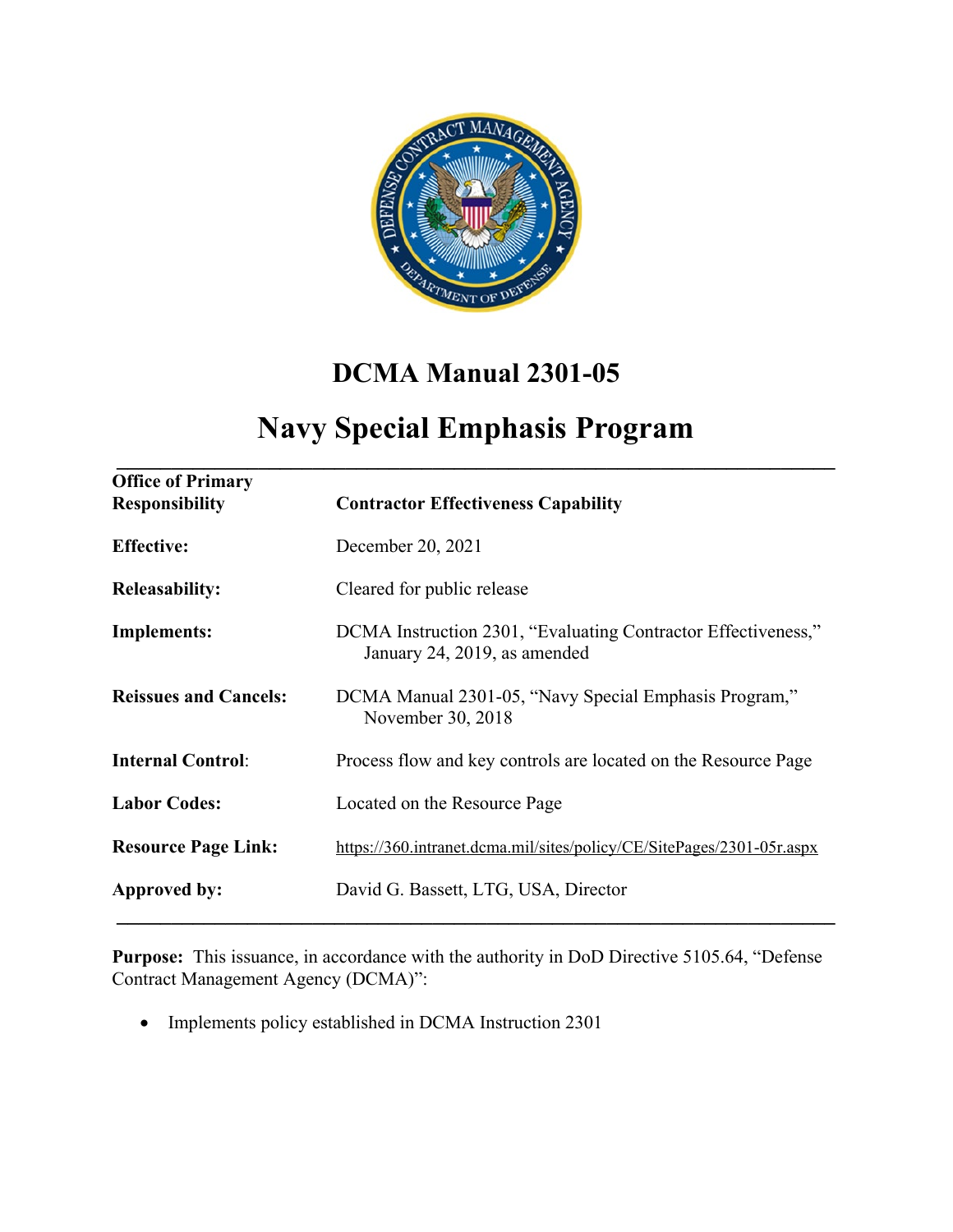• Provides and defines procedures for use by Navy Special Emphasis Operations personnel responsible for in-plant quality assurance oversight of Navy Special Emphasis Program suppliers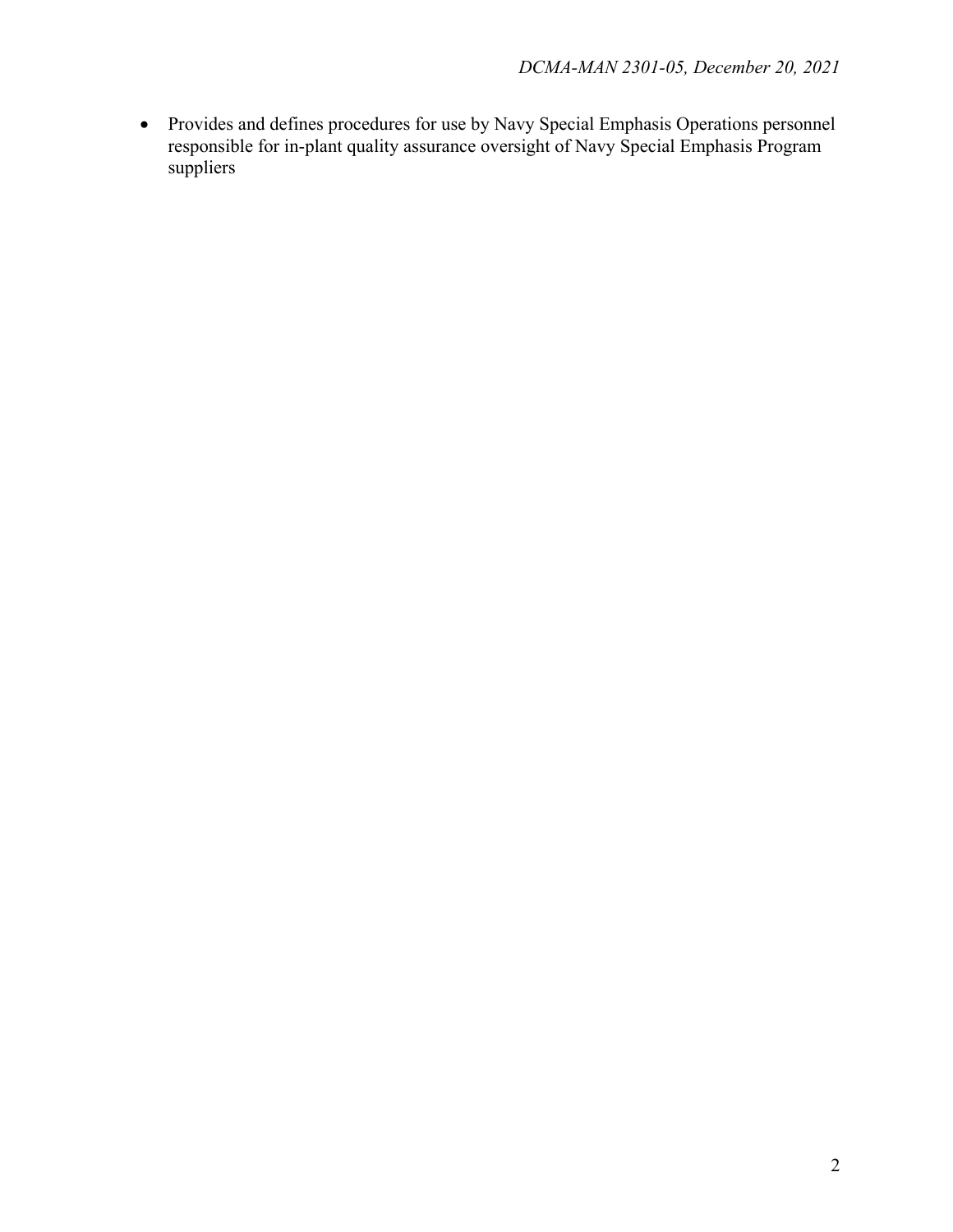## **SUMMARY OF CHANGES**

This Manual was rewritten. Agency users and stakeholders should read this Manual in its entirety. The following identifies the most notable changes:

- Section 3 has been reduced in size by 30 percent and those process details are now reflected in the Navy Special Emphasis Program Quality Assurance Representative Instruction Guidebook signed by the Executive Director of Quality Assurance on February 27, 2020
- The term Quality Assurance Representative has been used throughout this document to meet the requirements set forth in Navy Operational Instruction for DCMA Navy Special Emphasis Operations Quality Assurance Support signed by the Naval Sea Systems Command Technical Representative office and DCMA on August 24, 2020
- Emphasis has been made throughout the rewritten manual to comply with Section IV General – Technical, Paragraph B.5., of the Operational Instruction which precludes implementing standard DCMA oversight methodologies or record keeping practices on Navy Special Emphasis Program suppliers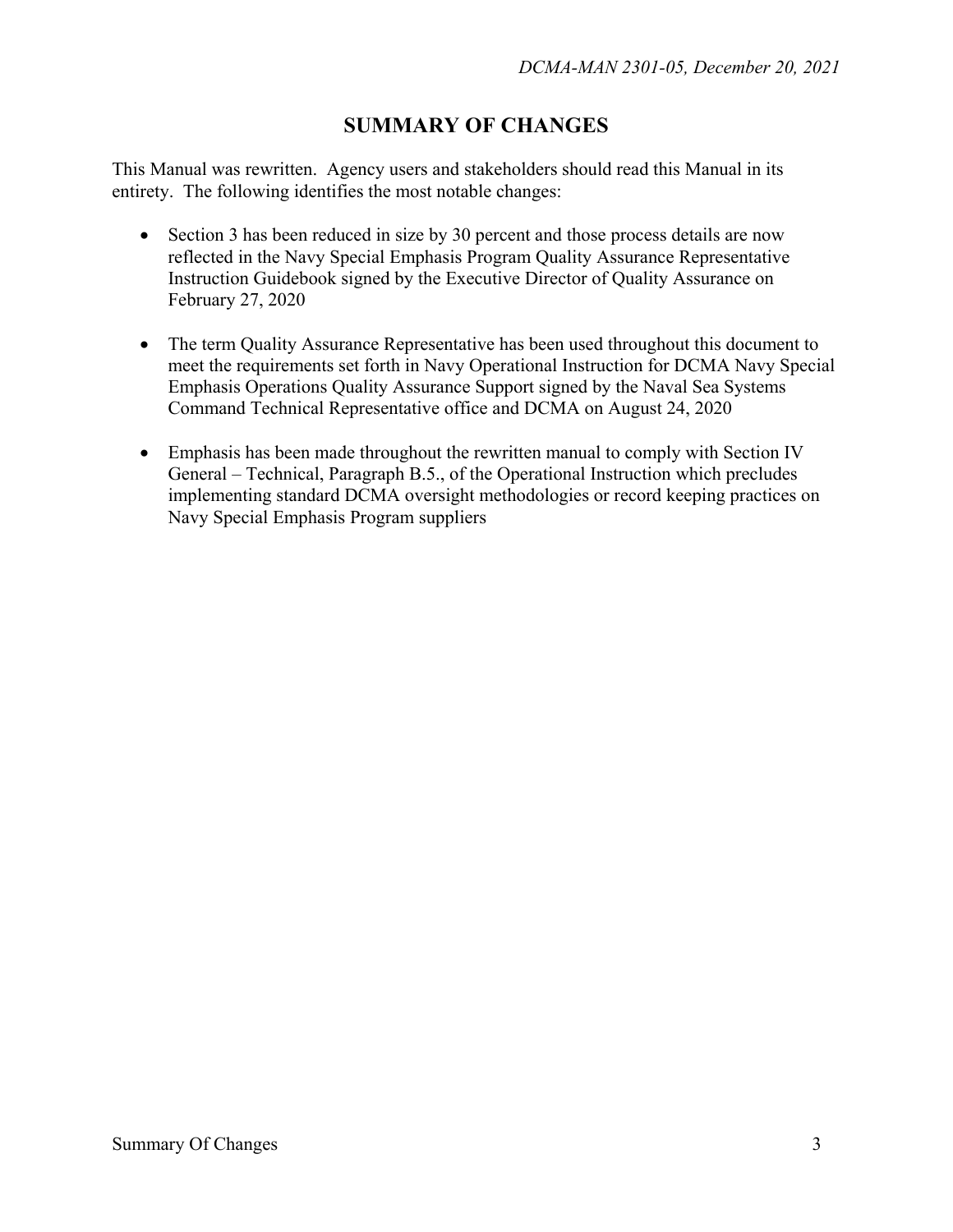## **TABLE OF CONTENTS**

| 2.3. Navy Special Emphasis Operations Quality Assurance Group Leader 6 |  |
|------------------------------------------------------------------------|--|
|                                                                        |  |
|                                                                        |  |
|                                                                        |  |
|                                                                        |  |
|                                                                        |  |
|                                                                        |  |
|                                                                        |  |
|                                                                        |  |
|                                                                        |  |
|                                                                        |  |
|                                                                        |  |
| <b>GLOSSARY</b>                                                        |  |
|                                                                        |  |
|                                                                        |  |
|                                                                        |  |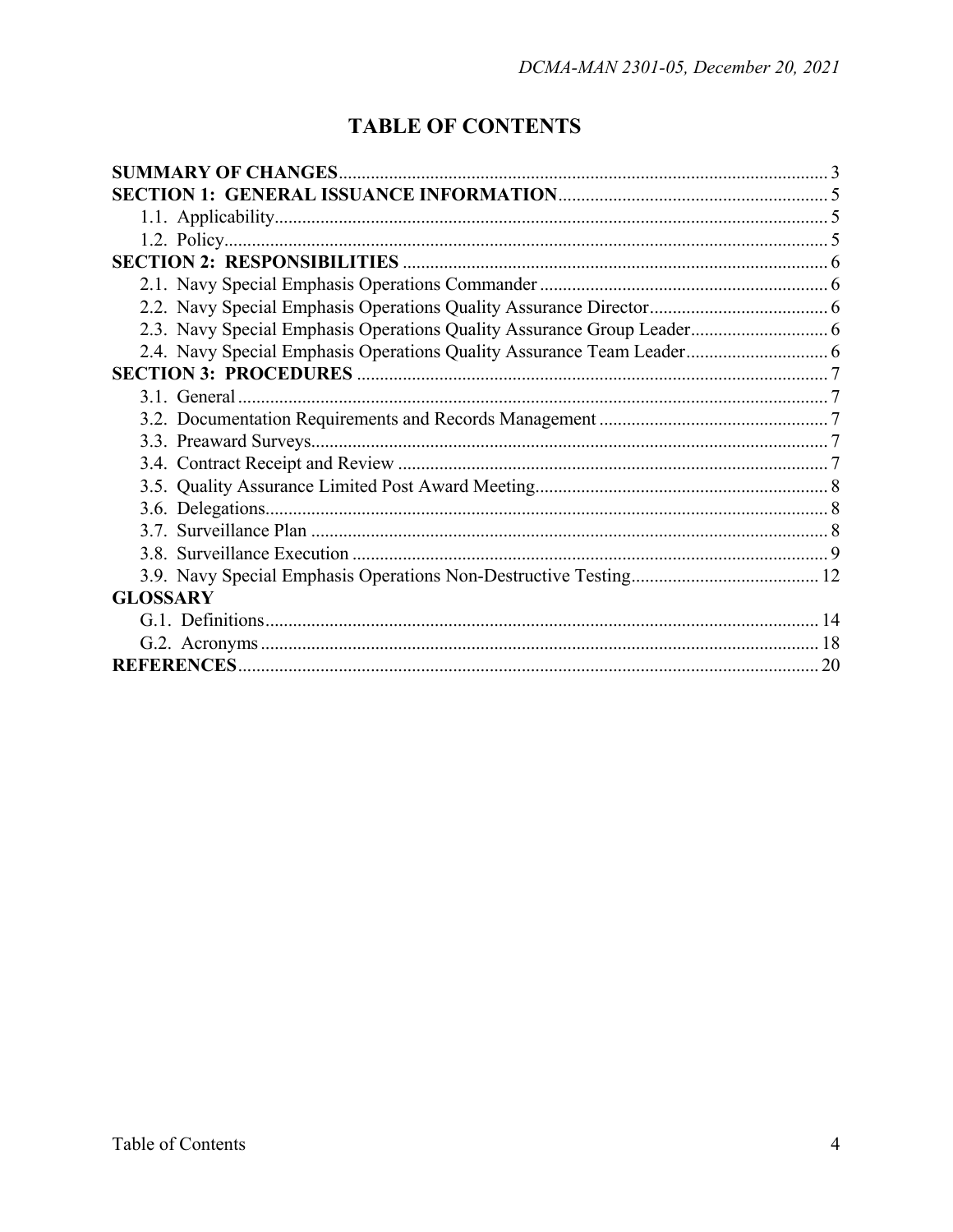#### **SECTION 1: GENERAL ISSUANCE INFORMATION**

**1.1. APPLICABILITY.** This Manual applies to all Navy Special Emphasis Operations (NSEO) personnel with oversight and/or administrative responsibilities and must be followed unless higher-level regulations, policy, guidance, or agreements take precedence.

a. This Manual does not apply to Naval Nuclear Propulsion Program (NNPP) principal suppliers. For suppliers designated by Assistant NAVSEA Technical Representative (ANSTR) as NNPP principal Suppliers, ANSTR-2000 must always take precedence over this Manual or other DCMA quality assurance (QA) instructions.

 b. The terminology utilized throughout this Manual for Navy Special Emphasis Programs (NSEP) oversight, while similar to DCMA terminology, is mandated through the Memorandum of Agreements (MOA), operational instructions (OPINST), and mandatory inspection (MI) agreed to by Naval Sea Systems Command (NAVSEA) and DCMA.

**1.2. POLICY.** It is DCMA policy to:

 a. Assign contracts which include the unique and specialized oversight of the NSEPs, outlined within MOA, OPINST, and MI requirements agreed to with NAVSEA Code 08, Naval Supply Systems Command Weapon Systems Support (NAVSUP WSS) or ANSTR, to the DCMA NSEO Contract Management Office (CMO) to provide support.

b. Acknowledge the designated NSEP programs include:

- Nuclear Plant Material (NPM) Program
- Level I (LI) Program
- Naval Propulsion Program (NPP)
- Deep Submergence Systems/Scope of Certification Program (DSS-SOC)
- Fly-By-Wire Ship Control Systems (FBWSCS)
- Ship Critical Safety Item (SCSI)
- NNPP

c. Recognize NSEPs require maximum confidence in the materials, components, documents, and systems used onboard all United States Navy vessels, including nuclear powered aircraft carriers and submarines, and nonnuclear powered surface ships. These materials, components, documents, and systems are of the highest level of criticality and are essential to the continued safe operation and maintenance of the entire United States Naval fleet. This level of criticality requires additional, non-standard DCMA oversight outlined in this Manual and detailed in the NSEP Guidebook/Quality Assurance Representative Instruction (QARI) and extreme vigilance to ensure procured materiel meets all contractual, technical, and administrative requirements.

d. Execute this Manual in a safe, efficient, effective, and ethical manner.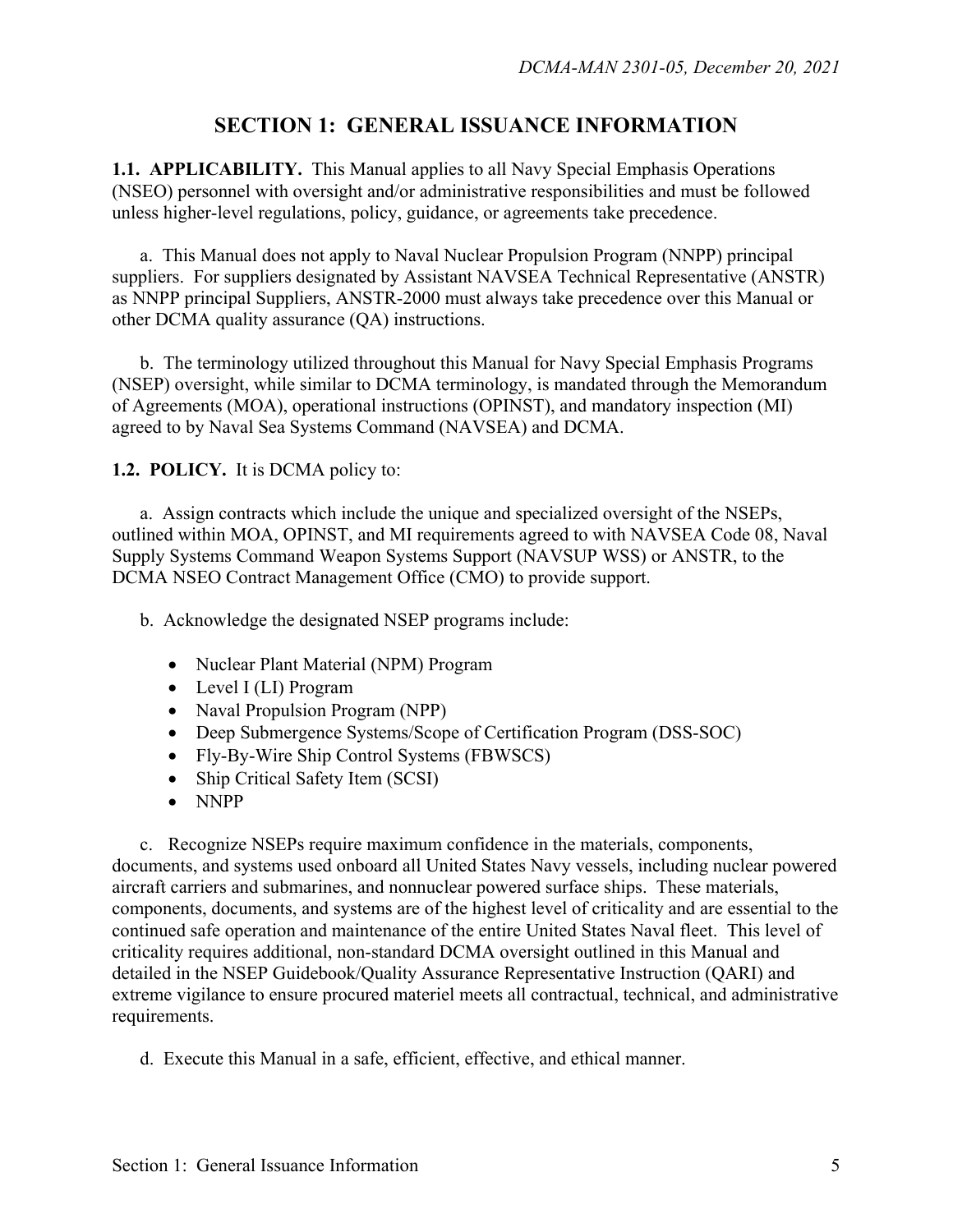## **SECTION 2: RESPONSIBILITIES**

#### **2.1. NAVY SPECIAL EMPHASIS OPERATIONS COMMANDER.**

 a. Act as the focal point for coordination with the DCMA Headquarters Contract Operations, Headquarters QA East Region, and other stakeholders on QA matters or requirements that have national impact referenced by NAVSEA (Code 08) or ANSTR.

 b. Serve as primary liaison with NAVSEA (Code 08) and ANSTR on QA matters relating to DCMA support of NNPP.

 c. The NSEO Commander must approve a "No Award" entry into the Preaward Survey System.

**2.2. NAVY SPECIAL EMPHASIS OPERATIONS QA DIRECTOR.** Approves changes, deletions or deviations from NSEO standard forms located on the Resource Page.

#### **2.3. NAVY SPECIAL EMPHASIS OPERATIONS QA GROUP LEADER.**

 a. Ensures consistent application of this Manual and all other applicable Instructions across all NSEO QA teams.

 b. Approves non-NSEP special requests from customers for items that normally would not require NSEO oversight.

 c. Reviews training certifications and approves non-NSEO Quality Assurance Representative QARs providing oversight of NSEP products.

**2.4. NAVY SPECIAL EMPHASIS OPERATIONS QA TEAM LEADER**. Verifies assigned NSEO QARs have the required certifications.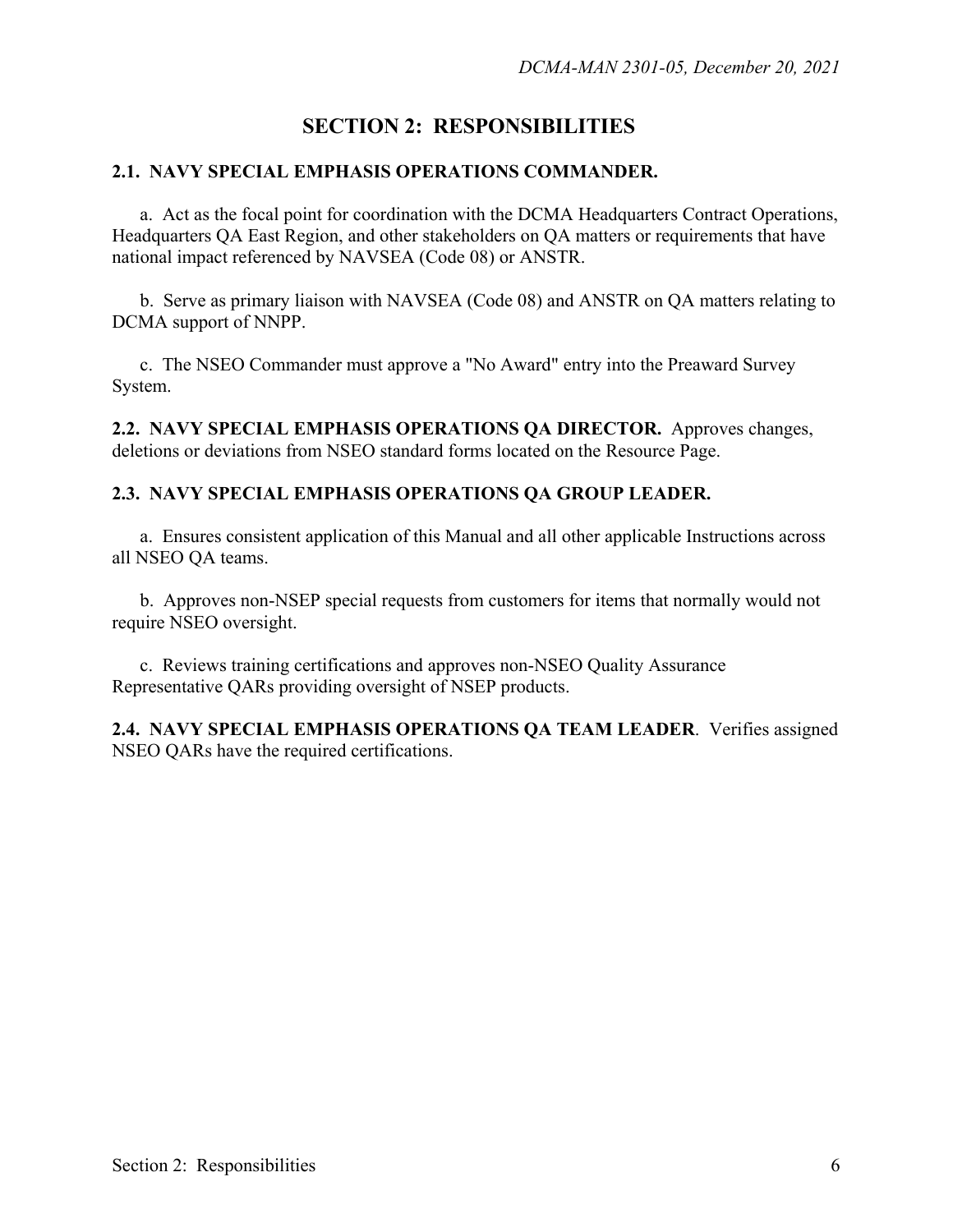### **SECTION 3: PROCEDURES**

#### **3.1. GENERAL.**

a. DCMA NSEO QARs are required to perform the work described herein on all NSEO contracts assigned for inspection and/or acceptance unless directed otherwise by a delegating activity. NSEO QARs must perform oversight of all in-plant NSEP and non-NSEP contracts/purchase orders (at NSEO administered suppliers) in accordance with (IAW) this Manual and all applicable DCMA instructions/manuals.

 b. DCMA NSEO QARs must identify quality, technical, and administrative requirements for QA oversight of NSEO prime contractors and their subcontractors. Full contract management of NSEP contracts is accomplished by the NSEO CMO for contractors that are administered by the NSEO. Contractors with NSEP contracts that are

administered by other CMOs are referred to as shared suppliers. The non-NSEP contracts are administered by the local, geographically located CMO. NSEO QARs must perform the QA oversight for the NSEP contracts at these shared suppliers. NSEO QARs must identify contracts for applicable NSEP-designated programs, as noted in Paragraph 1.2.b., of this Manual, using the "NSEP Contract Identifiers" document located on the NSEO Resource Page. Careful coordination is required at shared suppliers to ensure QA oversight of NSEP contracts is accomplished only by NSEO QARs. NSEO QA Team Leaders will verify NSEO QARs have the required certifications. Example Contract Identifiers are located in the glossary for each NSEP.

#### **3.2. DOCUMENTATION REQUIREMENTS AND RECORDS MANAGEMENT.** NSEO

QARs must use the documentation requirements and records management document located on the NSEO Resource Page to identify the required documentation and records retention requirements for both NSEO QARs and NSEP suppliers.

 a. NSEO documents located on the NSEO Resource Page are controlled, the correct revision, and are the only authorized versions of QA documents to be used by the NSEO.

 b. QA documents located on the NSEO Resource Page may have minor, administrative changes made that do not affect their content, but any changes that would remove or change content or any mandatory fields on the documentation must be approved by the NSEO quality assurance director (QAD) prior to use.

**3.3. PREAWARD SURVEYS.** NSEO QARs follow DCMA-MAN 2401-01, "Negotiation Intelligence Procedures." For a Preaward Survey whose resulting recommendation is "No Award," NSEO QARs must obtain approval from the NSEO Commander prior to entering "No Award" in the Preaward Survey System of record. See NSEP Guidebook/QARI located on the NSEO Resource Page for specific guidance for this and all procedures identified in this manual.

**3.4. CONTRACT RECEIPT AND REVIEW.** NSEO QARs must perform all contract receipt and review consistent with Federal Acquisition Regulation (FAR) Subpart 42.201, DCMA-MAN 2501-01 "Contract Receipt and Review," (CRR), Navy/DCMA MOAs, and Navy operational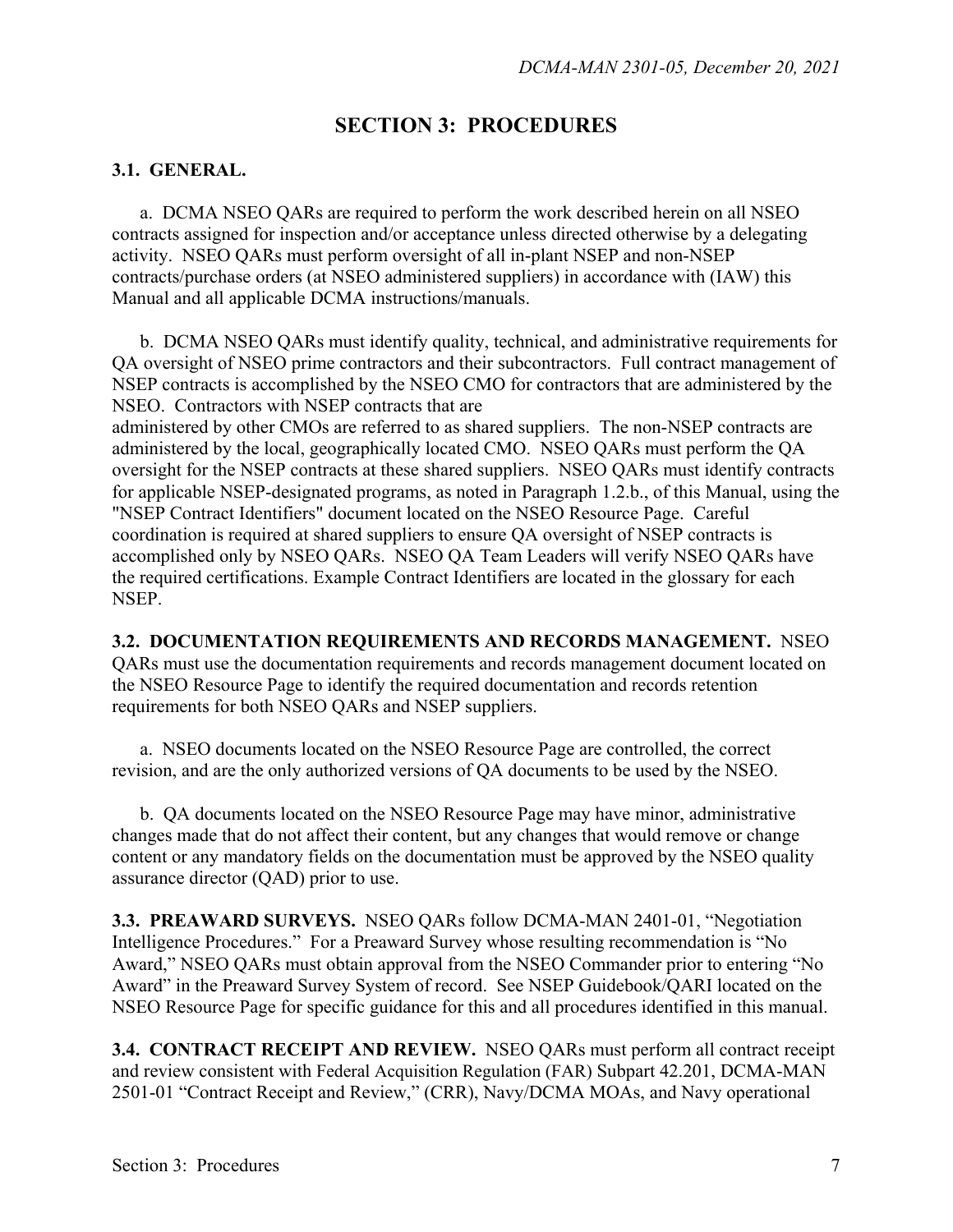instructions. Due to the extensive, detailed technical requirements of NSEP contracts, NSEO QARs must document all CRR IAW the following:

a. NSEO QARs must document all specific technical requirements IAW DCMA-MAN 2501-01 for all non-NSEP contracts received.

 b. NSEO QARs must document all specific technical requirements using the Product Examination Planning Document or a similar, adequate form approved by the NSEO QAD for all NSEP contracts received.

 c. NSEO QARs must also document the technical requirements associated with received letters of delegation (LOD) and quality assurance letters of instruction (QALI) for non-prime contract procurement documents (purchase orders, interplant work orders, etc.) using one of the these documentation methods.

**3.5. QUALITY ASSURANCE LIMITED POSTAWARD MEETING.** When the administrative contracting officer and procurement contracting officer determines that a full post award orientation will not be performed, the NSEO QARs must determine the need for a QA limited postaward meeting using NSEO specific guidance.

#### **3.6. DELEGATIONS.**

a. NSEO QARs follow DCMA-MAN 2101-04, "Delegate Surveillance." However, some NSEPs require delegations to be sent without using the Delegation system of record such as sensitive or classified information which cannot go into an unclassified system of record. These delegations are manually tracked by the delegator.

b. NSEO QARs must ensure the customer technical and administrative requirements of NSEP customer issued LODs are accomplished as requested by the customer IAW existing DCMA/NAVY MOA and OPINST.

**3.7. SURVEILLANCE PLAN.** NSEO QARs must ensure the activities associated with the NSEP oversight strategy discussed in Paragraphs 3.7.a., through 3.7.f., have been accomplished IAW this Manual and applicable MOAs, MIs and NAVSEA OPINSTs. For NSEO administered suppliers, the NSEP surveillance plan (SP) will be used to plan and conduct all GCQA surveillance activities. At shared suppliers, the NSEP SP will be used to plan and conduct all NSEO GCQA activities.

 a. The fundamental element of the NSEO supplier oversight program is the SP. An SP must be developed, maintained, and implemented for all active (having an active NSEP contract or purchase order) NSEP suppliers. The SP indicates periodic recurring oversight and evaluation, acts as a vehicle to document the NSEO QAR's concerns, and serves as a means for communication and coordination of oversight efforts with customers. The SP is documented in the Product Data Reporting and Evaluation Program (PDREP) system. NSEO QARs must prepare and review site specific Job Hazard Analysis to be cognizant of hazards, exposures,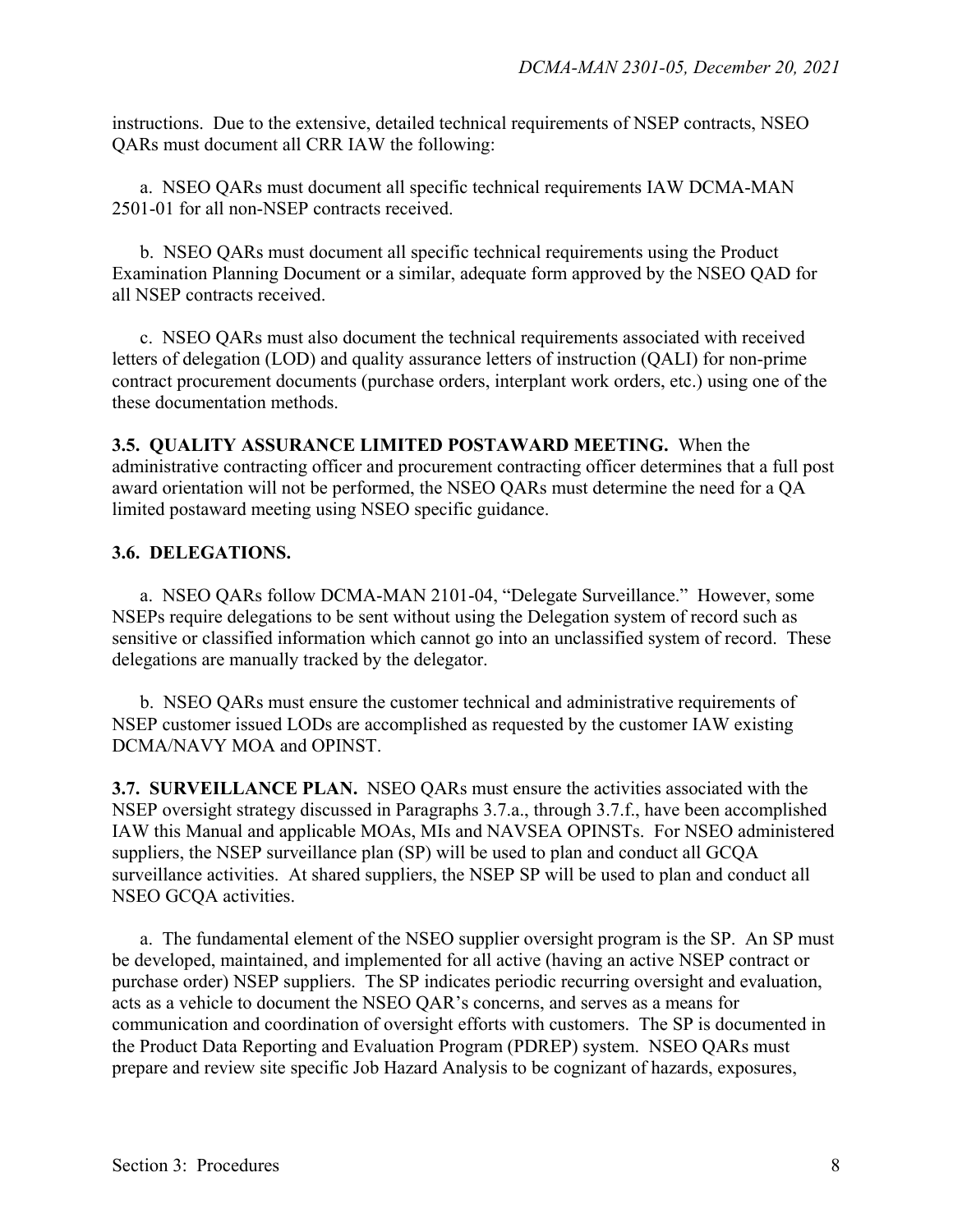health clearances and controls associated with their surveillance activities IAW DCMA-MAN 4201-16, "Safety and Occupational Health Program."

 b. NSEO QARs must develop their SP in the PDREP system. See Resource Page for link to the PDREP system. The SP will be developed, transmitted, and be made available through the SP application in PDREP. The SP will be developed IAW the "Surveillance Plan User Guide" located on the NSEO Resource Page and in PDREP. This guide provides instructions on how to create and update the SP. These plans must be tailored to the supplier based on activity.

 c. DCMA NSEO QARs at NSEO administered suppliers will include the applicable non-NSEP programs in their NSEO SP in PDREP.

 d. The SP must address the manufacturing and quality systems processes that were identified during CRR as requiring process oversight (PO). GCQA surveillance activities must be established to meet customer-directed requirements, to ensure the supplier is meeting contractual requirements, and to establish and maintain a basis of confidence for product/service acceptance.

 e. The SP must be developed and implemented as either facility based surveillance (FBS), one based on continuous process surveillance (PS) to cover all supplier contracts/purchase orders; or contract based surveillance (CBS), one that tailors independent surveillance to each separate contract/purchase order. Nonresident facilities that have a sufficient number of overlapping contracts to support continuous PS may be managed by FBS. Nonresident facilities that have non-overlapping and sporadic contracts may be managed by CBS, if advantageous. If there is the opportunity to conduct continuous PS at a nonresident facility, the team leader and NSEO QAR may consider managing the facility as an FBS.

 f. NSEO SPs for place of performance (POP) only Prime Contractors (see the NSEO Glossary) and NNPP Principal Supplier SPs. The NSEO QAR will maintain a PDREP SP with limited information. NSEO QARs will use the POP/NNPP SP Guidance document located on the NSEO Resource Page to develop these SPs. Any questions regarding facility oversight or product inspection must be raised to the team leader/group leader.

#### **3.8. SURVEILLANCE EXECUTION.**

a. Execution of the NSEP SP is based on the NSEP oversight strategy consisting of quality system audit (QSA), PO, product examination (PE) and Additional Oversight Requirements as fully detailed in the NSEP Guidebook/QARI.

(1) QSA. An NSEO QSA is a second party audit which focuses on ensuring the contractor's quality management system is acceptable to the government and meets contractual requirements. QSA results must be included in data collection and analysis (DC&A).

 (a) NSEP suppliers must adhere to standard quality requirements which must be audited. MIL-I-45208A is a cancelled specification, however many Navy contracts have a waiver to allow its use IAW DoD Manual 4120.24, "Defense Standardization Program (DSP)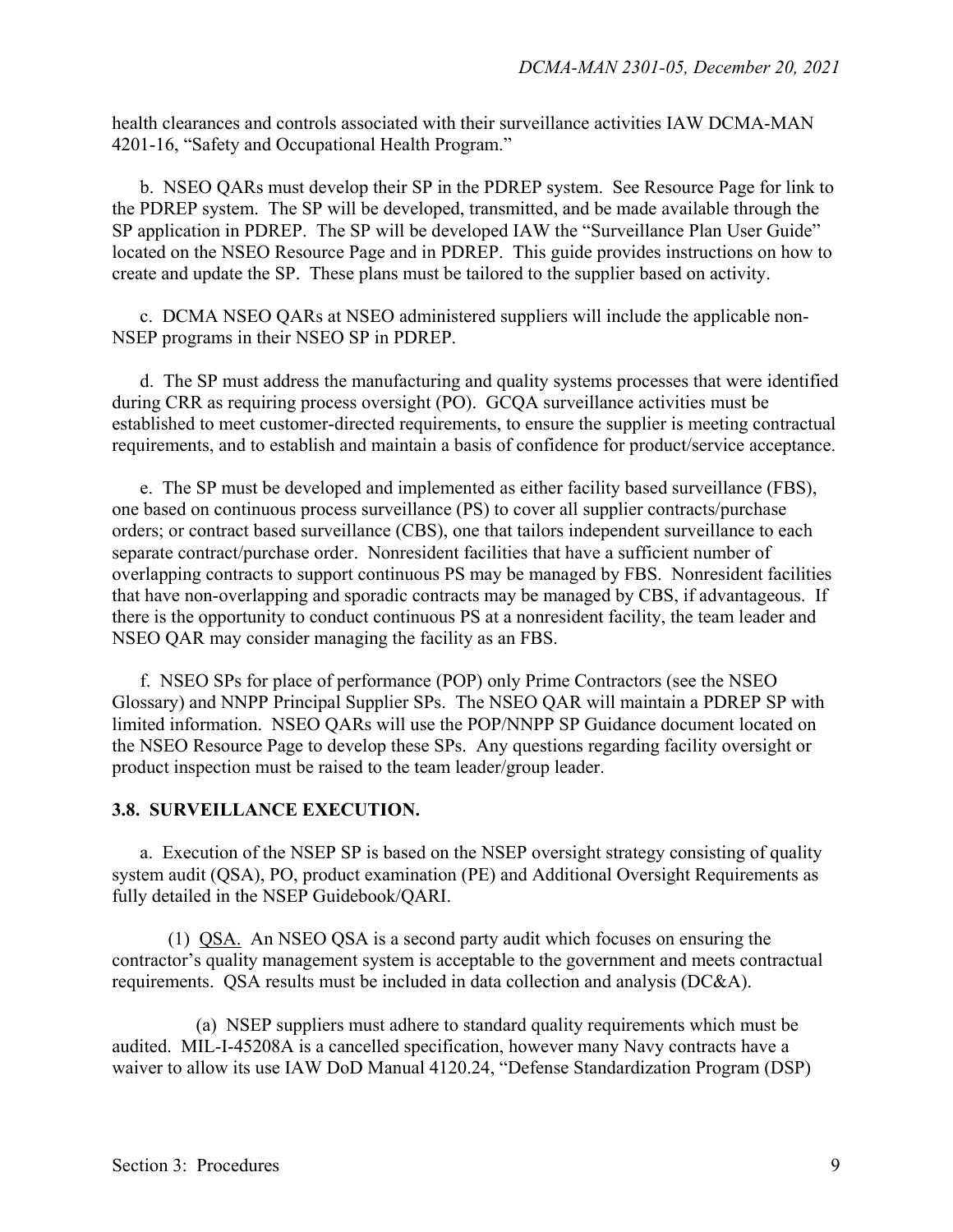Procedures," and it must also be audited when it is the supplier's stated inspection/quality management system.

 (b) NSEO QARs must perform and document QSAs at all active NSEP suppliers. QSAs consist of QSA baselines and/or annual assessments.

 (2) PO. NSEP PO consists of process review (PR) and PS. PRs consist of manufacturing process review (MPR) and quality process review (QPR), and PS consists of manufacturing process surveillance (MPS) and quality process surveillance (QPS).

 (a) PR. Is a method to determine the suitability, adequacy, effectiveness, and consistency of a supplier's process to meet contractual requirements, and is performed as part of the NSEP oversight strategy at FBS facilities. If possible, PRs must be accomplished at the first opportunity to review NSEP material being manufactured, inspected, or tested through the specific process at FBS facilities.

 (b) PS. Is the floor-level surveillance of a process by direct observation of supplier personnel performing manufacturing, inspection, and test operations to assess compliance with established methods, procedures, and requirements applicable to the contract/purchase order. It is a real-time snapshot evaluation of people and process steps at the place being performed to determine conformity to established procedures or expected results. PS is part of the NSEP oversight strategy for both FBS and CBS facilities. It is a tool used on a recurring basis to monitor continued compliance to supplier procedures, and at FBSs, of the process baseline established by the PR.

(c) Mandatory PO.

 1. MPR #6 (Material Control) and MPR #15 (Supplier Control of objective quality evidence (OQE) and Material Traceability) are required to be performed every 2 years at all FBSs that have Nuclear Propulsion Material workload for LI nuclear material (X1, X2, X4, and X6 special material identification codes (SMIC)) or LI workload with DI-MISC-81020, "Certification Data for Non-Nuclear LI Material," requirements. MPR #15 need not be delegated nor performed at sub tier suppliers whose processes do not affect the material traceability (i.e., non-destructive testing (NDT) or preservation, packaging, packing, and marking).

 2. MPS #6 and MPS #15 are required to be performed at all CBSs that have NPM workload for LI nuclear material (X1, X2, X4, and X6 SMICs) or LI workload with DI-MISC-81020 requirements. MPS #15 need not be delegated nor performed at sub tier suppliers whose processes do not affect the material traceability (e.g., NDT or preservation, packaging, packing, and marking).

 (3) PE. NSEO QARs are required by customer agreements to perform PE to confirm that the product manufactured by the supplier complies with contractual technical (Drawings/Specifications) and quality requirements by independent verification of specific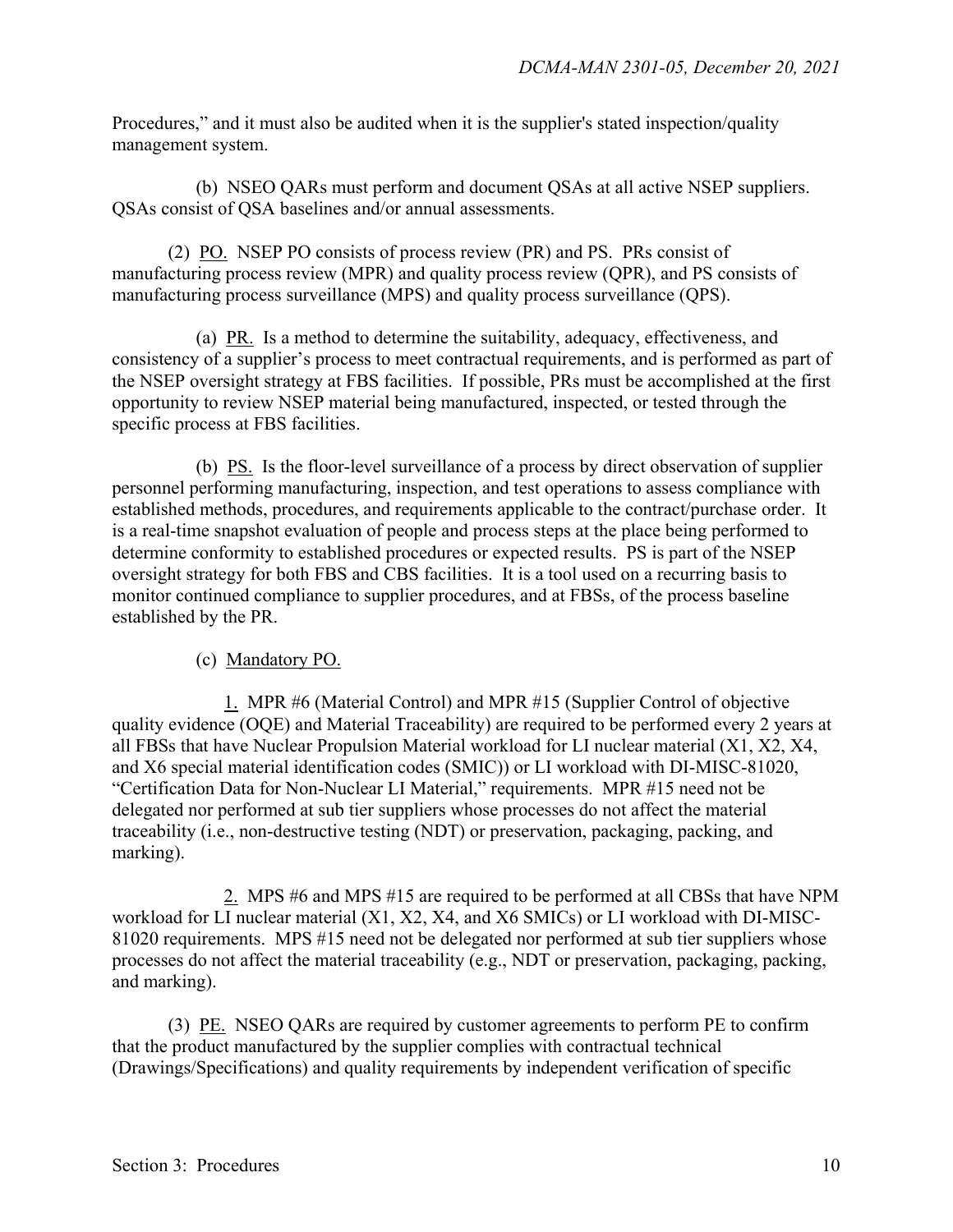product or process characteristics. NSEO QARs will document all PE on the PE Planning Document or a similar, adequate PE record approved by the NSEO QAD.

 (a) NSEO QARs have various mandatory oversight requirements (MOR) directing them to perform PE sampling per the specific customer request, and there may be non-standard sampling required. QARs will document the specific customer directed sampling in their PE records. NSEO QARs will also document all non-NSEP PE sampling requirements (Aircraft Launch and Recovery Equipment/National Aeronautics and Space Administration/CSI) when applicable.

 (b) QARs must verify any outgoing purchase orders requiring Government Source Inspection to ensure appropriate requirements and government access rights are being flowed by prime contractors down to subcontractors at all levels, and QARs must document the verification in their PE records. If requirements are missing a corrective action request (CAR) may be appropriate.

 (c) PE characteristics will be determined by important manufacturing process list, NSEO Significant Characteristics list, MORs and DC&A, as applicable.

 (d) Contract Data Requirements List (CDRL) (DD Form 1423 Requirements). CDRL oversight requirements for NSEPs are covered in the NAVSUP WSS Code N94 and Code N97 Minimum MI document located on the NSEO Resource Page. Non-NSEP CDRLs must be reviewed during CRR.

(4) Additional Oversight Requirements.

 (a) The NAVSUP WSS Code N94 and Code N97 Minimum MI document located on the NSEO Resource Page contains required MORs for NAVSUP WSS LI and NPM Contracts, Defense Logistics Agency Maritime LI, and shipyard LI and NPM contracts. QARs must also perform any additional MORs received by a QALI or LOD. These minimum, mandatory requirements also apply for any replacement material due to product quality deficiency reports (PQDR). Additional NPM contractual information can be found in the Navy E-Commerce Online application referred to as NECO. The link to NECO is located on this manual's Resource Page.

 (b) NPP oversight must be IAW the NPP requirements documents located on the NSEO Resource Page and any additional QALIs or LODs received.

 (c) Control of NSEP Material. Administration of NSEP suppliers requires additional security measures to ensure matters of national security are not compromised. NSEO QARs must comply with applicable DCMA-MAN 3301-08, "Information Security," and Naval Sea Systems Command instructions on identification, handling, safeguarding, transmitting, and destruction of naval nuclear propulsion information (NNPI) and not releasable to foreign nationals marked information and hardware. Unclassified naval nuclear propulsion information (U-NNPI) must be stored in a locked container, file drawer, or cabinet. U-NNPI must be properly shredded or placed in burn bags for disposal. Transmission of U-NNPI via the internet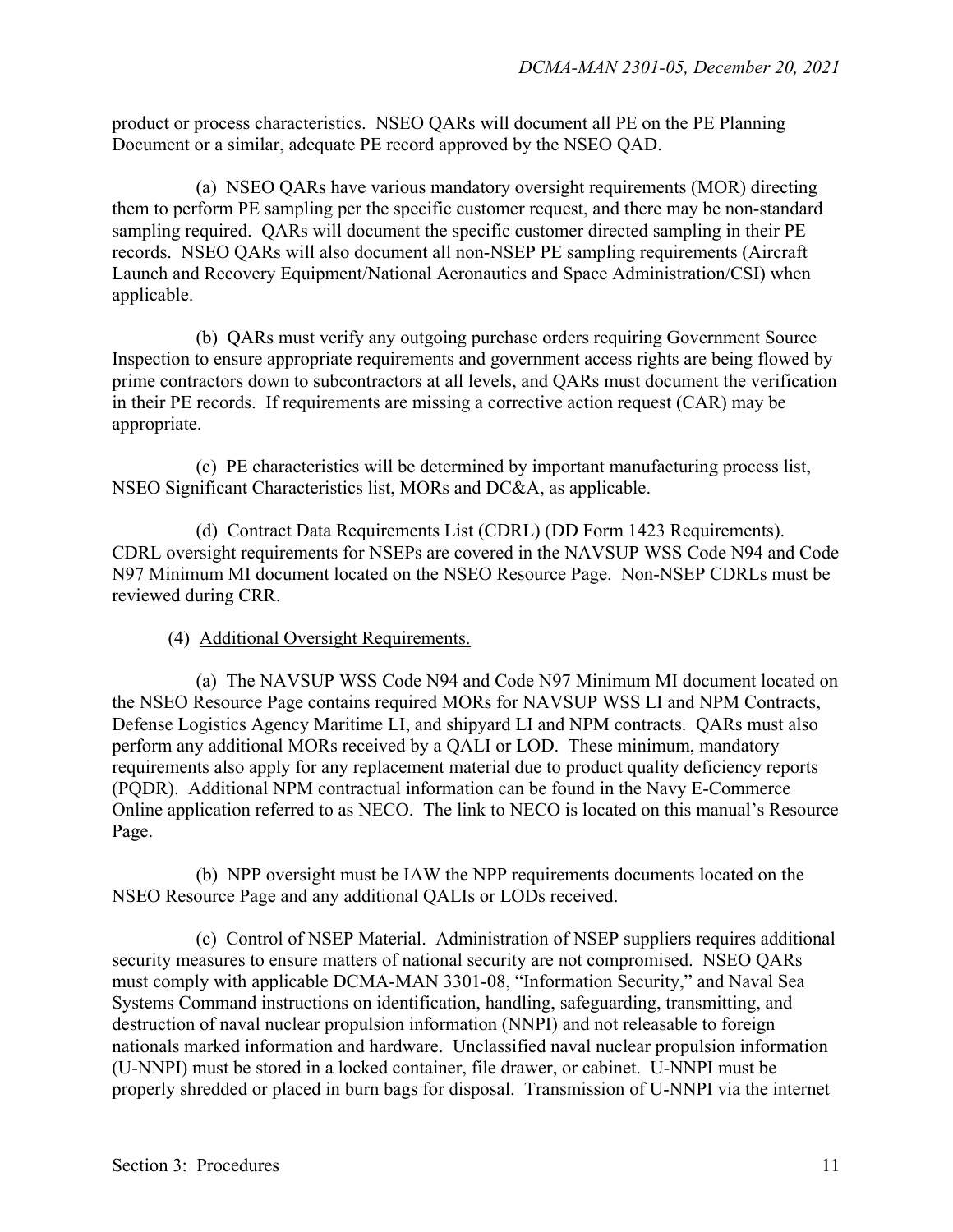(e.g., Wide Area Workflow, integrated workload management system) or DCMA email is forbidden and must be immediately reported to DCMA NSEO management when observed.

 1. U-NNPI is sensitive military information relating to naval nuclear propulsion technology. NNPI is defined as "Classified or Unclassified information concerning the design, arrangement, development, manufacture, testing, operation, administration, training, maintenance and repair of the propulsion plants of naval nuclear-powered ships and prototypes, including the associated shipboard and shore-based nuclear support facilities." Office of the Chief of Naval Operations Instruction N9210.3, "Engineering Department Manual for Naval Nuclear Propulsion Plants," provides detailed guidance on this type of information to include safeguarding requirements.

 2. Security incidents involving U-NNPI information. Spillage occurs when classified information or U-NNPI information is introduced to an unapproved or nonaccredited electronic devices (DCMA network) or electronic environment. Actual or potential spillages of U-NNPI involving automated information systems or computer systems, terminals, or equipment require immediate action to contain the situation and prevent further unauthorized disclosures. All actual or suspected spillages must be promptly reported to the NSEO chain of command and the DCMA Network Operations Center (NOSC) at (678) 626-4422.

 (d) Navy Source Certification Process. When Navy (LI/DSS-SOC) contract/purchase orders contain customer source certification requirements at the supplier's facility, QARs must follow the guidance provided in the Navy Source Certification Guidance document on the NSEO Resource Page.

 (e) Commercial Item Contracts. Contracts issued under FAR Part 12, "Acquisition of Commercial Items," may have limitations on the level of contract oversight. A commercial item contract should contain FAR clause 52.212-4, "Contract Terms and Conditions-Commercial Items." Refer to NSEP Guidebook/QARI for detailed procedures.

 b. NSEO QARs will use the results of DC&A in the development/adjustment of surveillance planning for all three activities of QSA, PO, PE and Additional Oversight Requirements detailed the NSEP guidebook/QARI.

 c. NSEO personnel must comply with DCMA-MAN-2303-01, "Surveillance," for the CAR process. In addition, NSEO personnel must comply with any customer request for copies of CARs.

 (1) Customer observed deficiency. CARs will only be issued to a supplier for a customer observed deficiency covered under a PQDR if there is a failure to comply with any implementation actions as stated by the supplier in their PQDR response.

 (2) Customer QALI. QARs must include the purchase order number in CARs associated with customer issued QALI.

#### **3.9. NAVY SPECIAL EMPHASIS OPERATIONS NON-DESTRUCTIVE TESTING.**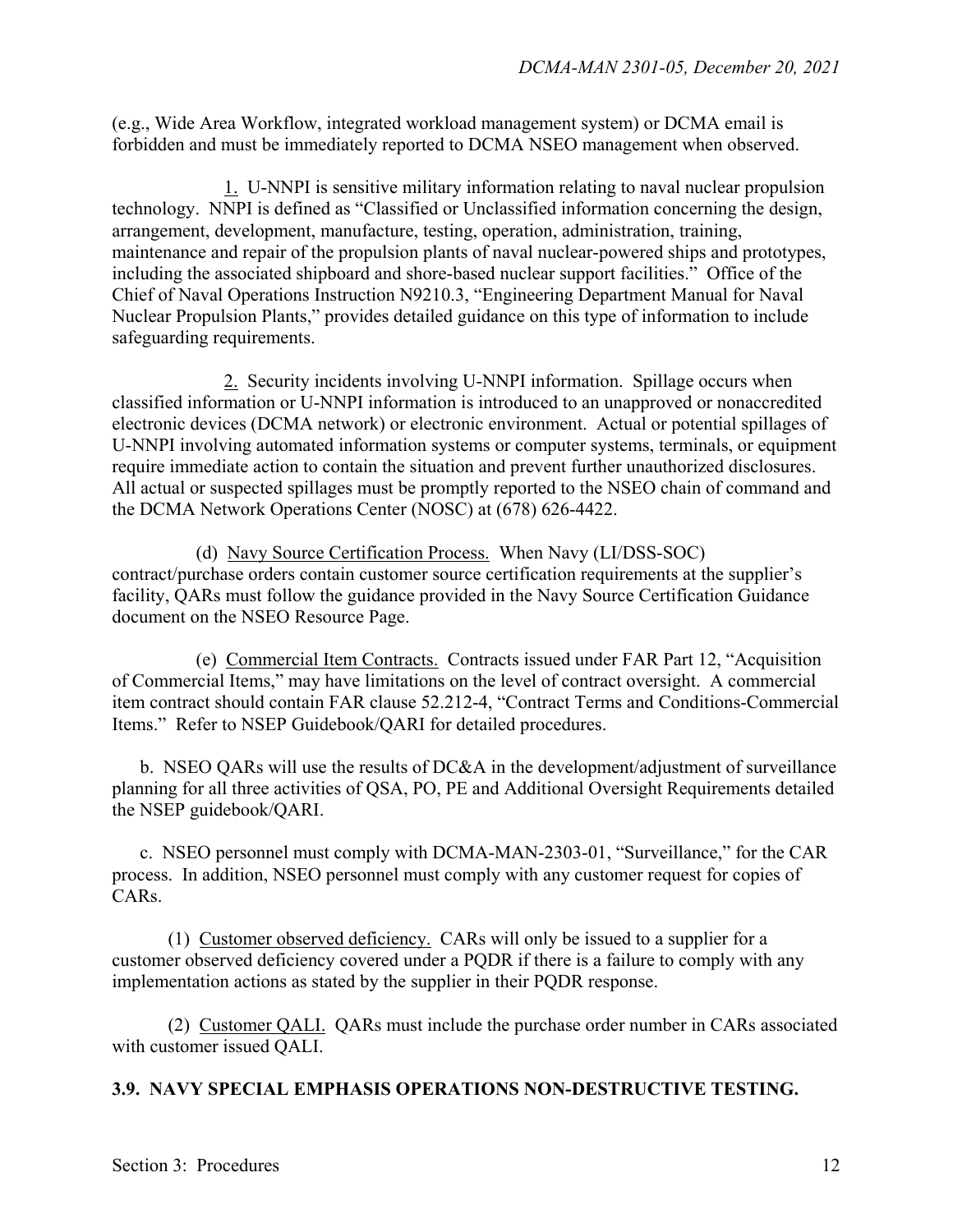a. NSEO QARs assigned to NSEP suppliers with NSEP NDT requirements on contracts and/or purchase orders must be trained and certified in the specific specifications and methods prior to performing QA oversight of supplier NDT processes IAW ANSTR-99-DCMA, "Naval Nuclear Propulsion Program Qualification and Monitoring Requirements for Defense Contract Management Agency Nondestructive Test Personnel."

 (1) NSEO QARs who are delegated NDT oversight must not perform to a delegation without being trained and certified in the delegated methods of NDT. The NSEO QAR performing certification package reviews which contain NDT reports are not required to be certified in the NDT method reflected in the report.

 (2) All NSEO QARs requiring NDT certifications must follow the requirements of NSEO local instruction EX-027, "NSEO Nondestructive Testing Program." Refer to DCMA-MAN 4201-16 and DCMA-MAN 4201-17 "Training, Certifications, Tuition Assistance and Career Broadening" for NSEO training requirements.

 (3) Noncertified QARs may assist certified NDT specialist QARs with oversight of NDT processes without being NDT Specialist certified. Non-NDT certified specialists will not independently perform oversight of product with NDT requirements.

 b. NSEO assigned personnel or any other personnel performing oversight of NSEPs must complete all NSEP technical skill courses, including NSEP NDT if applicable. Non-NSEO personnel will only perform oversight of NSEP product if they have completed the applicable NSEP courses and have the applicable NSEO Group Leader's concurrence.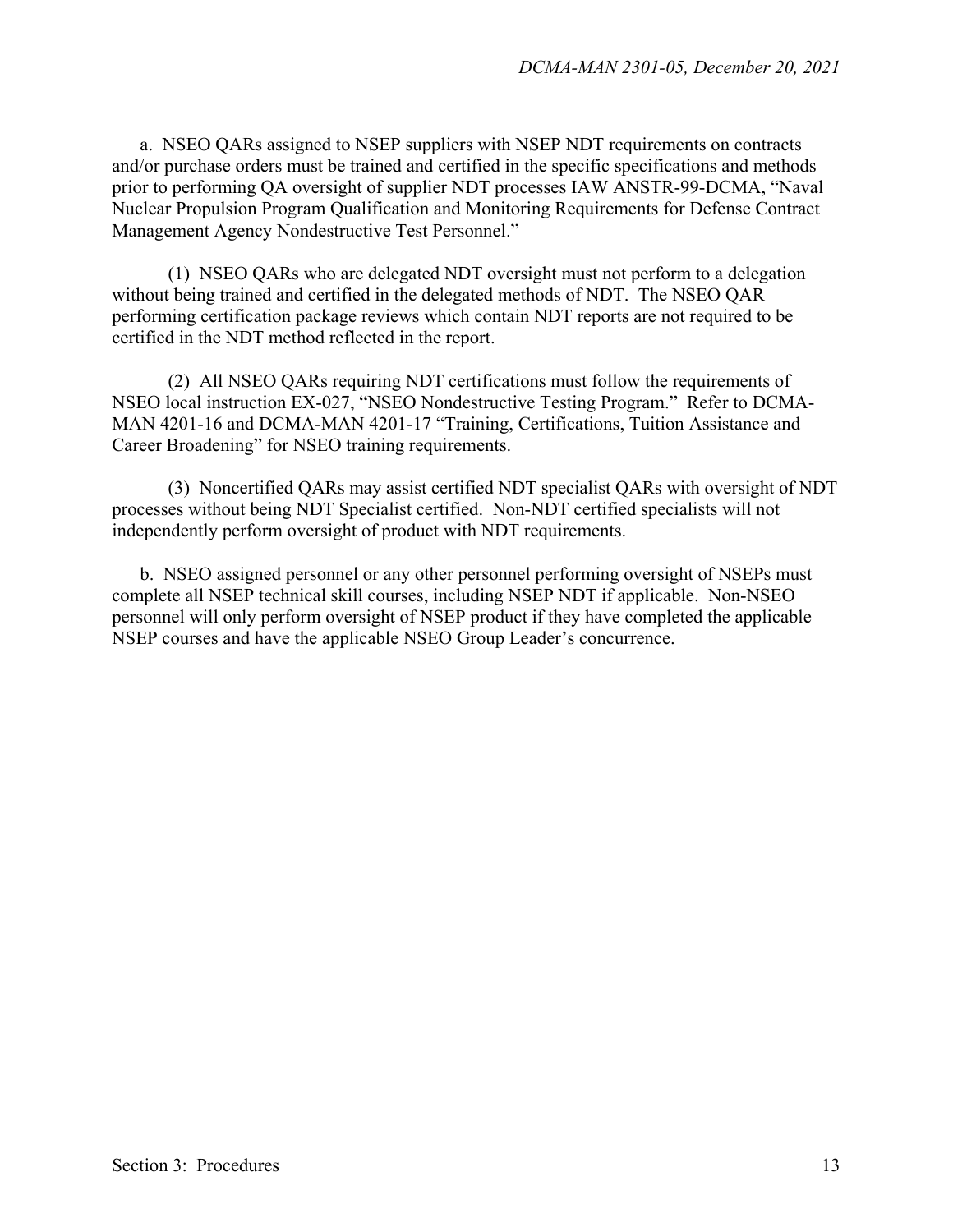## **GLOSSARY**

#### **G.1. DEFINITIONS.**

**Active NSEP supplier.** A supplier that has open NSEP contracts or NSEP purchase orders with government source inspection requirements at source.

**CBS.** Oversight of a supplier that tailors surveillance to each individual contract/purchase order. Non-resident facilities that have non-overlapping and sporadic contracts may be designated as CBS if advantageous.

**Continuous PS.** In the context of performing PO of a FBS, this means that the QAR schedules recurring, periodic process surveillance of supplier processes at the facility at a minimum frequency of semi-annual (quarterly, monthly, and per contract are the additional options).

**DC&A.** A tool to assess and evaluate supplier performance. The outcome will direct the NSEO QAR's in-plant efforts toward those products and processes that present the highest risk and be used when developing/revising the SP, as applicable. It entails collecting and analyzing supplier, government, and customer data and then adjusting oversight based on the analysis.

**DSS-SOC.** Deep Submergence Systems/Scope of Certification program associated with the overhaul and maintenance of special purpose submarine vehicles. SMIC - D0, D4, D5, D6, D7, D8, etc. (See NSEO Resource Page for the contract identifiers document)

**FBS.** Oversight of a supplier's facility that is based on continuous process surveillance to cover all supplier contracts/purchase orders. Resident facilities will always fall into this category. Non-resident facilities that have a sufficient number of overlapping contracts/purchase orders to support continuous process surveillance will also be designated FBS.

**FBWSCS.** Program associated with the fly-by-wire maneuvering technology. The technology is an all-electronic control system, in lieu of traditional manual drive devices. It uses joy sticks and a series of touch screen flat panel displays that make up the ships control center. (SMICs - VU for Virginia Class FBW; SW - for Seawolf Class FBW) (See NSEO Resource Page for the contract identifiers document).

**LI.** A program instituted by the Navy after the loss of the USS Thresher. Typically referred to as the LI program. Previously referred to as subsafe or LI subsafe. Consists of components involved with the hull integrity boundary of the naval nuclear reactor and the ability of submarines to control and recover from flooding casualties. This also includes the various piping and valve systems throughout the vessel. (SMICs - LI, S1, C1, SB, VG, Q3, Q5) (See NSEO Resource Page for the contract identifiers document.)

**MI.** Mandatory inspection agreed to with buying command.

**MOR.** QALI, LOD, Mandatory PR, MI and any other requests that are mandatory to comply with.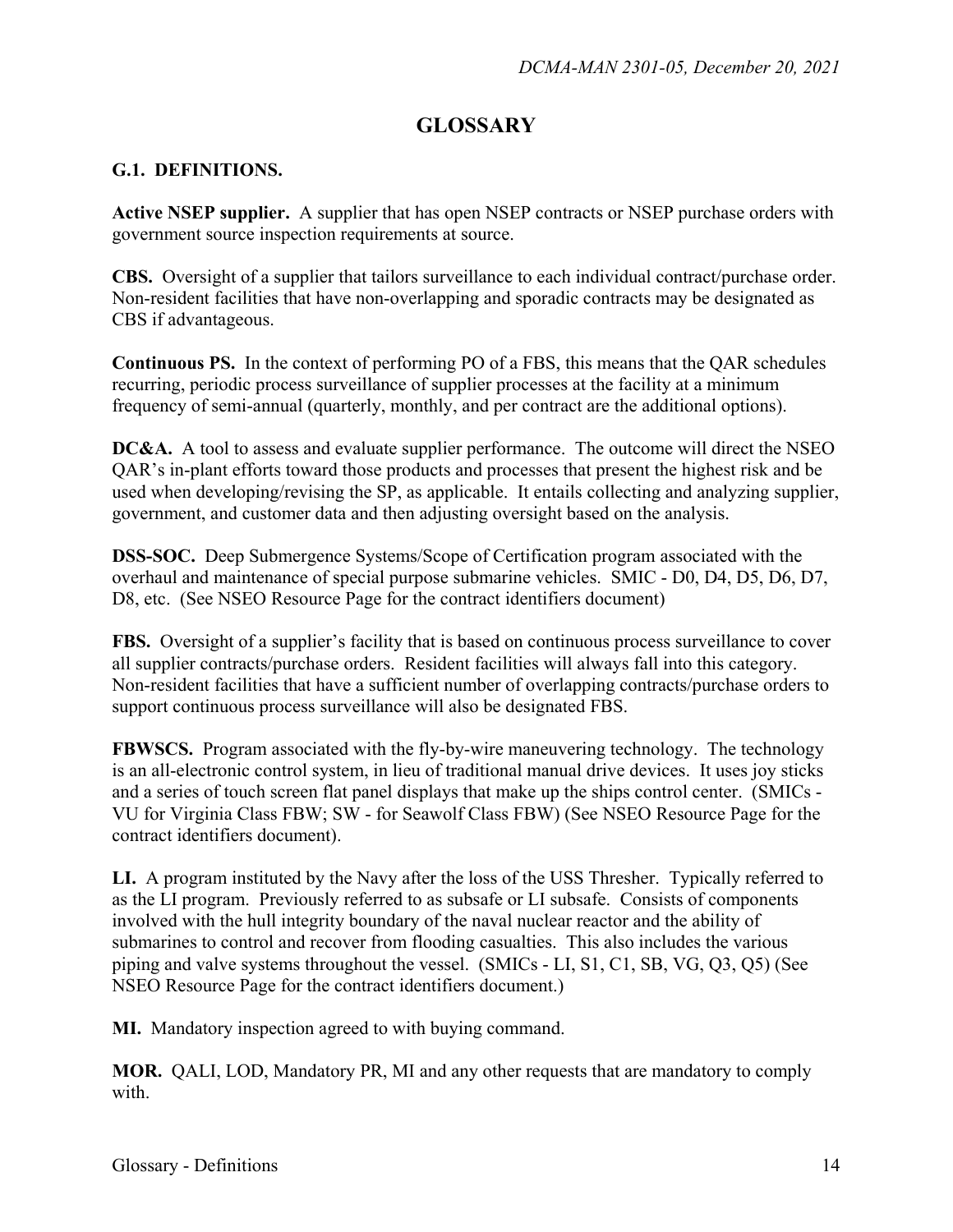**MPR.** PR of manufacturing system processes using MPR checklists located in the NSEO Resource Page.

**MPS.** PS of a manufacturing process using an MPS checklist located on the NSEO Resource Page.

**NDT.** A testing and analysis technique used by industry to evaluate the properties of a material, component, structure or system for characteristic differences or welding defects and discontinuities without causing damage to the original part. Includes Visual, Liquid Penetrant, Magnetic Particle, Radiographic, Ultrasonic, and Eddy Current methods.

**NNPI.** NNPI is classified or unclassified information concerning the design, arrangement, development, manufacture, testing, operation, administration, training, maintenance and repair of the propulsion plants of naval nuclear-powered ships and prototypes, including the associated shipboard and shore-based nuclear support facilities.

**NNPP.** Program comprised of the military and civilian personnel who design, build, operate, maintain, and manage the nuclear-powered ships and facilities that support the U.S. nuclearpowered naval fleet. The Program has "cradle-to-grave" responsibility for all naval nuclear propulsion matters and delegates specific QA oversight activities to DCMA NSEO personnel. NNPP products are associated with navy nuclear reactors and support systems.

**NNPP Principal Supplier.** Key suppliers designated by the NNPP that require specialized oversight IAW ANSTR-2000.

**Non-resident facility.** An NSEP supplier where the NSEO QAR perform their in-plant oversight efforts on an itinerant basis. (The QAR may have his/her duty station at the supplier but is not primarily assigned to that facility.)

**NPM (NAVSUP WSS code 94).** Program governing all nuclear plant material components within the secondary loop boundary of the naval nuclear reactor. Associated SMICs ( X1, X2, X3, X4, X5, X6, X7, etc.) (See NSEO Resource Page for the contract identifiers document.)

**NPP.** Program involving oversight of ship propulsion and sharing issues and related items including propellers, propulsors, propulsion shaft bearings. Propellers and Propulsion shafting national stock numbers include Cognizant (COG) (Prefix) numbers of 2S or 4Y and SMIC (suffix) of LI, P2 or P3. (See NSEO Resource Page for the contract identifiers document)

**NSEP Supplier.** A supplier that receives NSEP contracts or delegations from Government buying activities. This may include, but is not limited to, contracts or delegations from NAVSUP WSS (NPM, L1, NPP, DSS-SOC, FBWSCS and SCSI contracts), Government (Public) Shipyards, purchase orders from NNPP Prime Contractors, LOD from Supervisor of Shipbuilding (SUPSHIP), and/or as otherwise designated in the contract or by DCMA NSEO and NAVSEA management determination.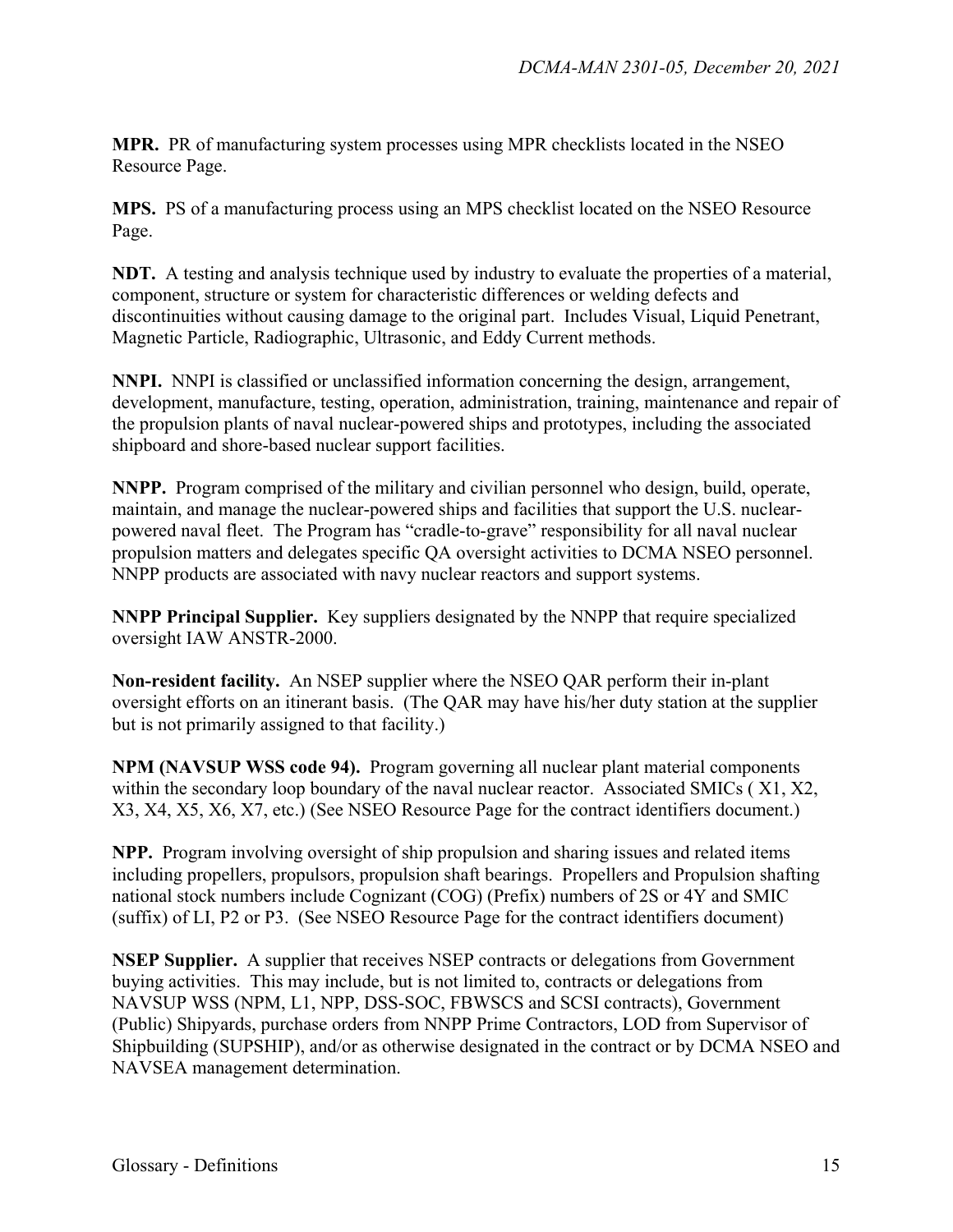**PE Planning document.** A NSEP term for a PE record that has sufficient detail to be considered a suitable record as either a standalone CRR record or part of a CRR record as well as a PE record.

**PO.** The generic term referring to PR and PS. It is used as a method of oversight to determine the suitability, adequacy, effectiveness and consistency of a supplier's processes to meet contractual requirements.

**POP** only prime contractor. A non-manufacturing facility where product is never physically processed (Product never flows through the facility). The location of all manufacturing and processes take place at other than the prime contractor location.

**PR.** A detailed review of a supplier's manufacturing or quality process from beginning to end which considers manpower, manufacturing, machinery, methods, and environmental factors to determine the suitability, adequacy, effectiveness and consistency of a supplier's process to meet contractual requirements. Performed on either manufacturing processes using MPR checklists or quality processes using QPR checklists. The PR establishes a baseline for oversight of the process at FBS suppliers, and completed PRs support the Navy supplier audit program.

**PS.** Real-time snapshot evaluation of people and process steps at the place of performance to determine conformity to established procedures or expected results. Performed on either manufacturing processes using MPS checklists or quality processes using QPS checklists. Used to assess compliance with established methods, procedures, and requirements applicable to contract/purchase orders. It is a tool used on a recurring basis to monitor continued compliance with the process baseline established by the MPR/QPR at FBS suppliers or as a verification of compliance with established procedures at a CBS supplier. MPS/QPS checklists are derived from the MPR/QPR checklists.

**QPR.** The PR of a quality process using a NSEO QPR checklist.

**QPS.** PS of a quality process using a NSEO QPS checklist.

**QSA.** An evaluation of the contractor's established quality system to meet the contractual quality requirements. This evaluation establishes a supplier's quality system acceptability to the government, regardless if they have an inspection system or a quality management system.

**Resident Facility.** An NSEP supplier that has an NSEO QAR assigned in-plant with the supplier facility serving as the QAR's official duty station and primary oversight responsibility.

**SCSI.** Other products identified by the customer as ship critical but that do not fall within the other NSEPs. (See NSEO Resource Page for the contract identifiers document)

**Second party audit.** An external audit performed on a supplier by a customer or by a contracted organization on behalf of a customer. A contract is in place, and the goods or services are being, or will be, delivered.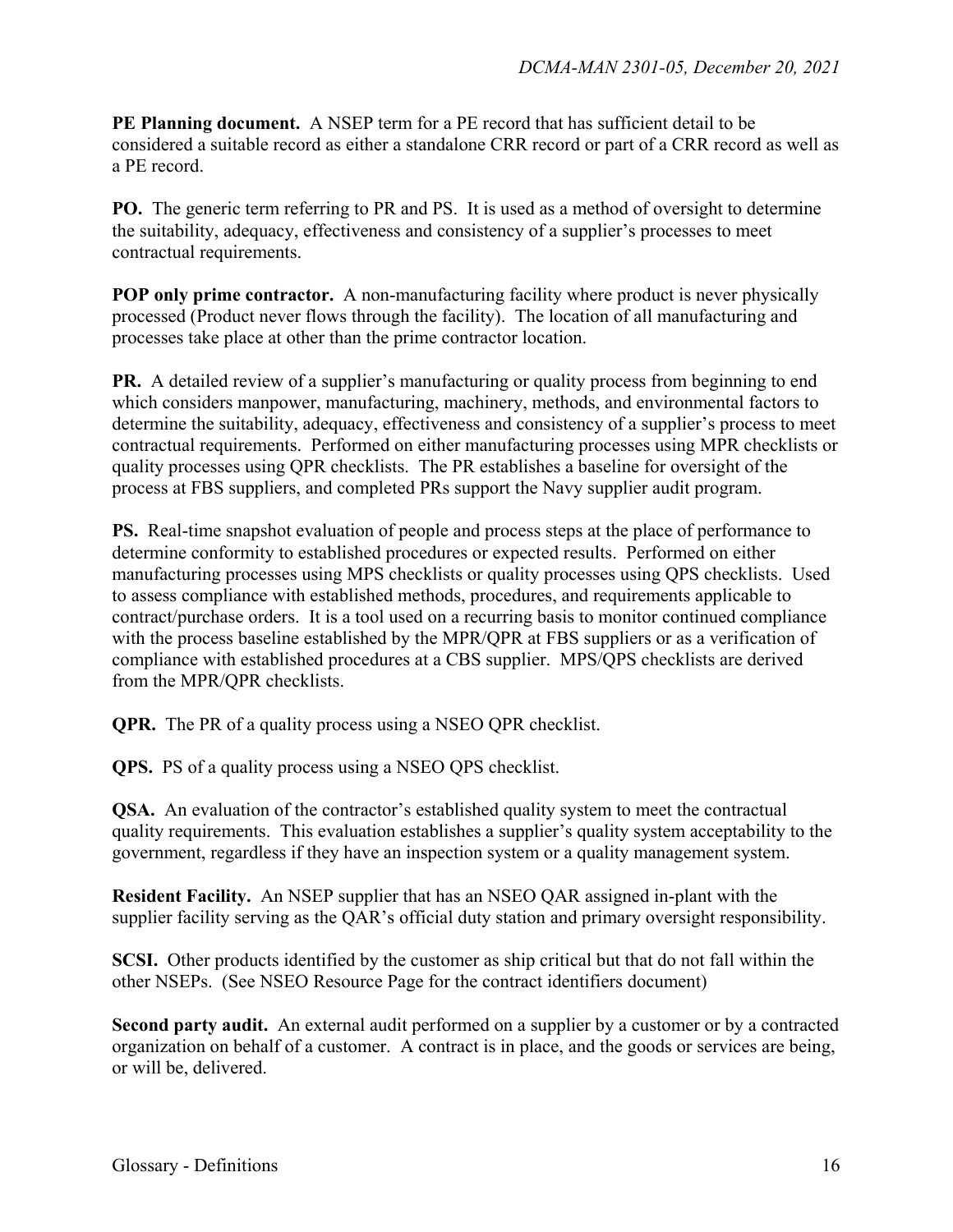**Shared supplier.** Non-NSEO administered suppliers that have an assigned primary DCMA QAR but have the requirement that an NSEO QAR perform inspection and/or acceptance on a particular Contract or Purchase Order having NSEP requirements. The primary QAR will perform the oversight on all non-NSEP contracts and purchase orders at a shared supplier. The NSEO QAR must perform all required QA oversight **only** on NSEP products, contracts, and/or purchase orders.

**SP.** The QAR's SP detailing the in-plant QA oversight efforts for the assigned active NSEP supplier. This plan is located in PDREP. This plan, with its associated inspection records and DC&A Plan and results constitute the SP.

**Traceability.** A positive means of identifying material to its OQE. Traceability marking is determined by specific contractual requirements, but will normally either be heat/lot number, a unique vendor traceability number/code, or a combination thereof to maintain complete traceability to certified material test reports/reports of test and inspections/OQE.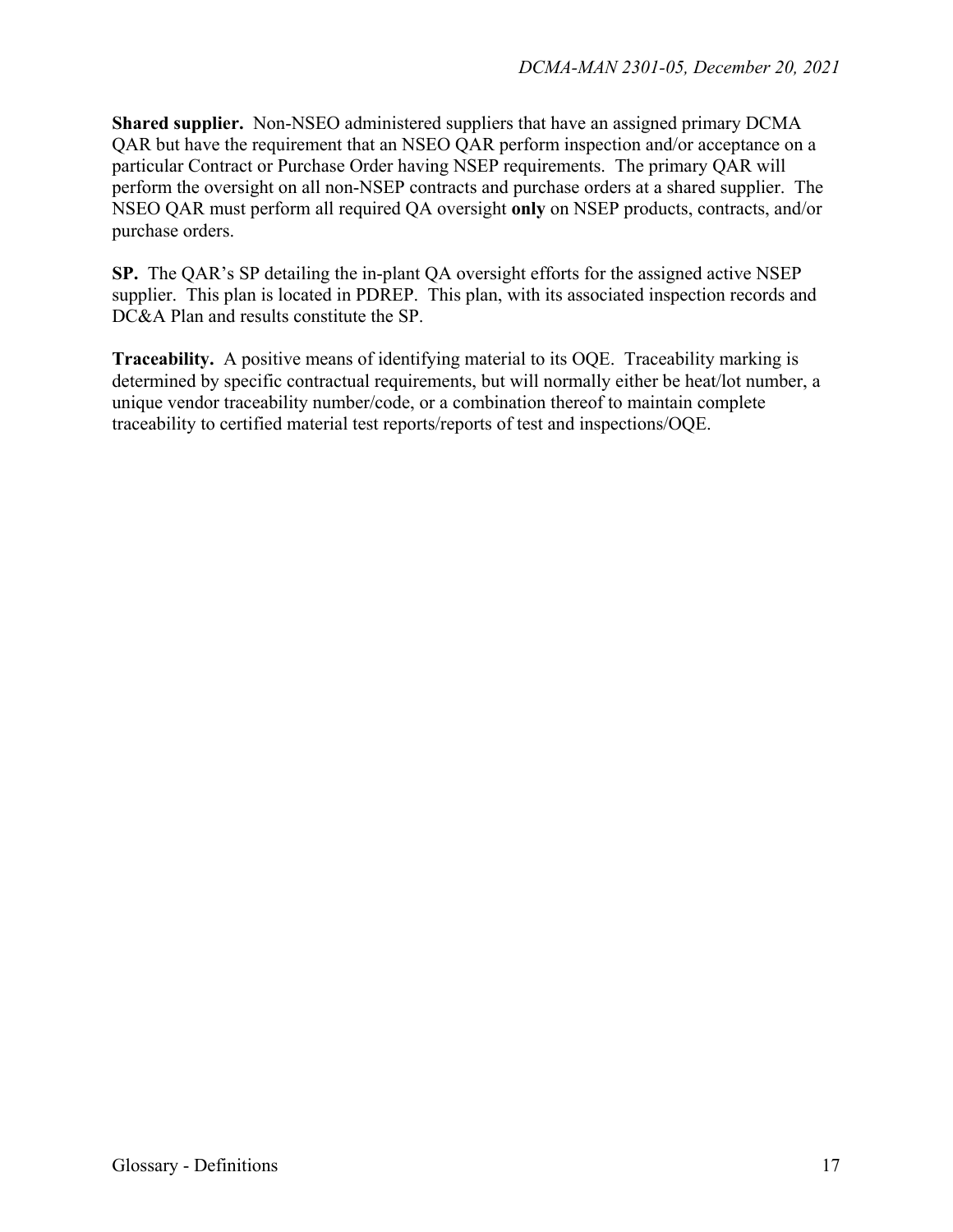## **GLOSSARY**

### **G.2. ACRONYMS.**

| <b>ANSTR</b>   | Assistant Naval Sea Systems Command Technical Representative |
|----------------|--------------------------------------------------------------|
| <b>CAR</b>     | corrective action request                                    |
| <b>CBS</b>     | contract based surveillance                                  |
| <b>CDRL</b>    | contract data requirements list                              |
| <b>CMO</b>     | <b>Contract Management Office</b>                            |
| <b>CRR</b>     | contract receipt and review                                  |
| <b>CSI</b>     | critical safety item                                         |
| DC&A           | data collection and analysis                                 |
| DCMA-MAN       | <b>DCMA</b> Manual                                           |
| D <sub>D</sub> | DoD Form                                                     |
| DD 1423        | <b>Contract Data Requirements List</b>                       |
| DSS-SOC        | Deep Submergence Systems/Scope of Certification Program      |
| FAR            | <b>Federal Acquisition Regulation</b>                        |
| <b>FBS</b>     | facility based surveillance                                  |
| <b>FBWSCS</b>  | Fly-By-Wire Ship Control Systems                             |
| <b>GCQA</b>    | government contract QA                                       |
| <b>IAW</b>     | in accordance with                                           |
| $\rm{L}$       | Level I                                                      |
| <b>LOD</b>     | letter of delegation                                         |
| MI             | mandatory inspection                                         |
| <b>MOA</b>     | Memorandum of Agreement                                      |
| <b>MOR</b>     | mandatory oversight requirement                              |
| <b>MPR</b>     | manufacturing process review                                 |
| <b>MPS</b>     | manufacturing process surveillance                           |
| <b>NAVSEA</b>  | Naval Sea Systems Command                                    |
| <b>NAVSUP</b>  | Naval Supply Systems Command                                 |
| <b>NDT</b>     | non-destructive testing                                      |
| <b>NECO</b>    | Navy E-Commerce Online Application                           |
| <b>NNPI</b>    | naval nuclear propulsion information                         |
| <b>NNPP</b>    | Naval Nuclear Propulsion Program                             |
| <b>NPM</b>     | <b>Nuclear Plant Material</b>                                |
| <b>NPP</b>     | <b>Naval Propulsion Program</b>                              |
| <b>NSEO</b>    | Navy Special Emphasis Operations                             |
| <b>NSEP</b>    | Navy Special Emphasis Program                                |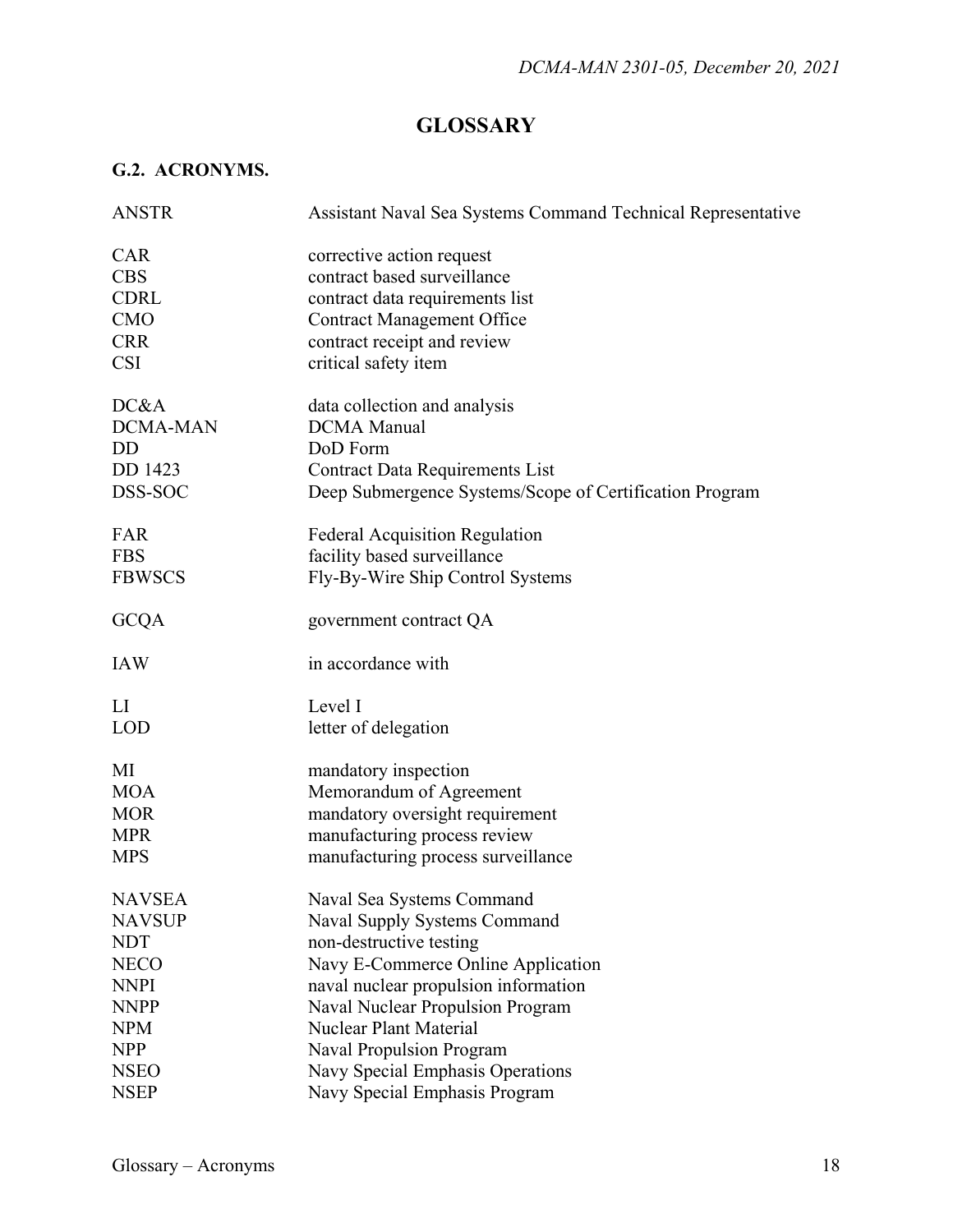| <b>OPINST</b> | Operational Instruction                           |
|---------------|---------------------------------------------------|
| <b>OQE</b>    | objective quality evidence                        |
| <b>PDREP</b>  | Product Data Reporting and Evaluation Program     |
| <b>PE</b>     | product examination                               |
| PO            | process oversight                                 |
| POP           | place of performance                              |
| <b>PQDR</b>   | product quality deficiency report                 |
| <b>PR</b>     | process review                                    |
| <b>PS</b>     | process surveillance                              |
| QA            | quality assurance                                 |
| QAD           | quality assurance director                        |
| QALI          | quality assurance letter of instruction           |
| QAR           | quality assurance representative                  |
| QARI          | quality assurance representative instruction      |
| <b>QPR</b>    | quality process review                            |
| QPS           | quality process surveillance                      |
| <b>QSA</b>    | quality system audit                              |
| <b>SCSI</b>   | ship critical safety item                         |
| <b>SMIC</b>   | special material identification code              |
| SP            | surveillance plan                                 |
| U-NNPI        | unclassified naval nuclear propulsion information |
| <b>WSS</b>    | Weapon System Support                             |